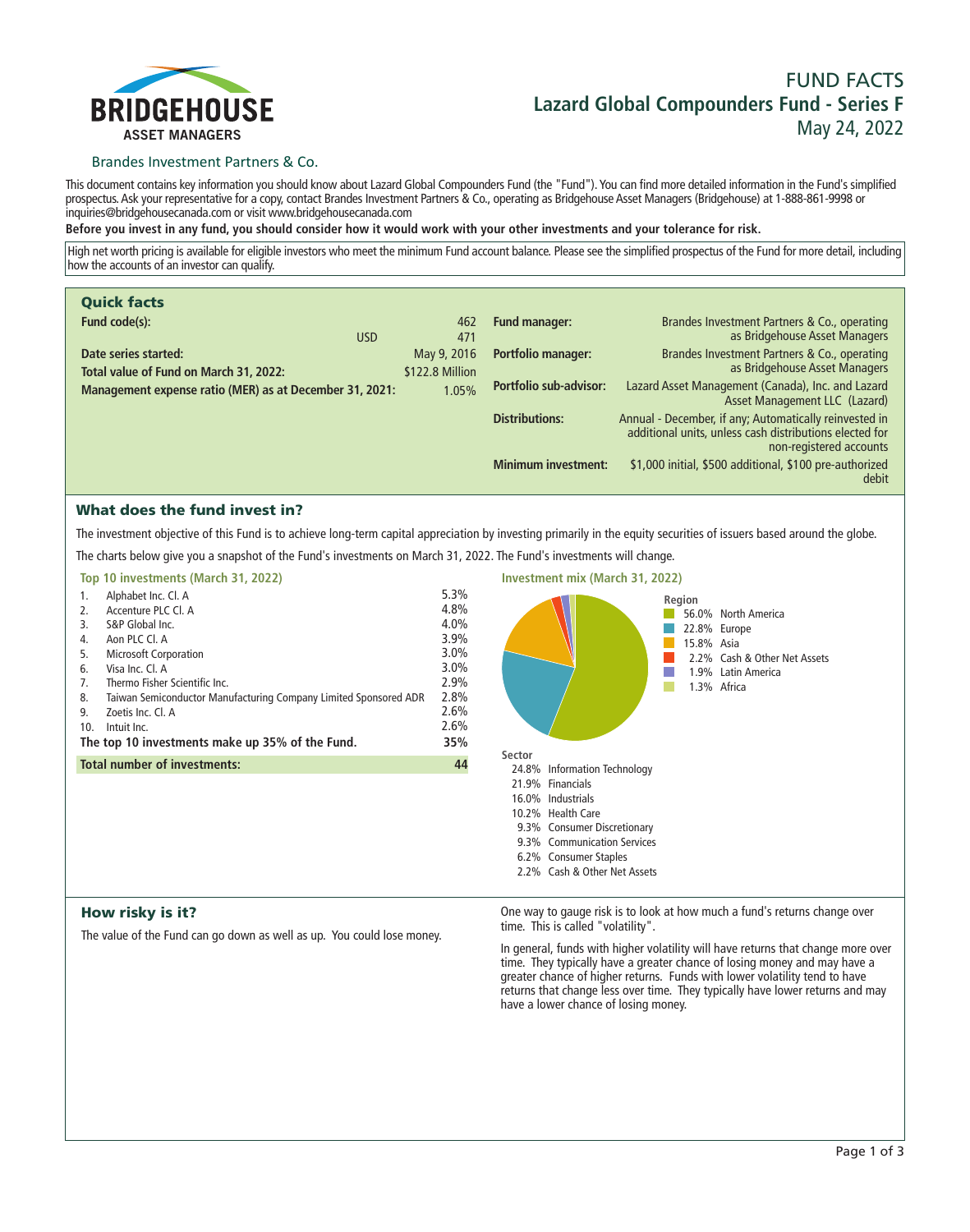

**For more information about the risk rating and specific risks that can affect the Fund's returns, see the Risk section of the Fund's simplified prospectus.**

**Like most mutual funds, this Fund does not have any guarantees. You may not get back the amount of money you invest.**

#### **Risk rating**

**Bridgehouse has rated the volatility of this Fund as Medium.**

**This rating is based on how much the fund's returns have changed from year to year. It doesn't tell you how volatile the fund will be in the future. The rating can change over time. A fund with a low risk rating can still lose money.**



# How has the fund performed?

**This section tells you how Series F units of the Fund have performed over the past 5 years. Returns are after expenses have been deducted. These expenses reduce the Fund's returns.**

**No guarantees**

#### **Year-by-year returns**

**The bar chart shows the Fund's Series F units annual performance for each of the years shown. The Fund dropped in value once in 5 years. The range of returns and change from year to year can help you to assess how risky the Fund has been in the past. It does not tell you how the Fund will perform in the future.**



### **Best and worst 3-month returns**

**This table shows the best and worst returns for Series F units of the Fund in a 3-month period over the past 5 years. The best and worst 3-month returns could be higher or lower in the future. Consider how much of a loss you could afford to take in a short period of time.**

|                    | <b>Return</b> | 3 months ending | If you invest \$1,000 at the beginning of the period |
|--------------------|---------------|-----------------|------------------------------------------------------|
| <b>Best return</b> | 16.8%         | June 30, 2020   | Your investment would rise to \$1,168                |
| Worst return       | $-11.6\%$     | March 31, 2020  | Your investment would drop to \$884                  |

#### **Average return**

**If you invested \$1,000 in the Series F units of this Fund on the day the Series was established it would be worth \$2,060 as of March 31, 2022. This represents an annual compound rate of return of +13.1%.**

|                                                                                                                                                                                                                                                                                                                                                                                                                                                                                                                                                                                                                                                                                                                                                                                                                                                                                                                                                                                                                                       | A word about tax |  |
|---------------------------------------------------------------------------------------------------------------------------------------------------------------------------------------------------------------------------------------------------------------------------------------------------------------------------------------------------------------------------------------------------------------------------------------------------------------------------------------------------------------------------------------------------------------------------------------------------------------------------------------------------------------------------------------------------------------------------------------------------------------------------------------------------------------------------------------------------------------------------------------------------------------------------------------------------------------------------------------------------------------------------------------|------------------|--|
| • This Fund is suitable for investors who are long-term investors and who<br>In general, you'll have to pay income tax on any money you make on a fund.<br>How much you pay depends on the tax laws where you live and whether or not<br>wish to add the appreciation potential of global companies to their<br>you hold the Fund in a registered plan, such as a Registered Retirement<br>portfolio. This Fund is also available to be purchased in U.S. dollars.<br>This Fund is not suitable as a short term investment or for an investor who<br>Savings Plan or a Tax-Free Savings Account.<br>cannot tolerate a medium degree of volatility.<br>The Unhedged Series of units of the Fund is suitable if you are comfortable<br>Keep in mind that if you hold your fund in a non-registered account, any fund<br>with being exposed to fluctuations in foreign currencies relative to the<br>distributions are included in your taxable income, whether you receive them in<br>cash or have them reinvested.<br>Canadian dollar. |                  |  |

# How much does it cost?

**The following tables show the fees and expenses you could pay to buy, own and sell Series F units of the Fund. The fees and expenses - including any commissions can vary among each series of a fund and among funds. Higher commissions can influence representatives to recommend one investment over another. Ask about other funds and investments that may be suitable for you at a lower cost.**

### **1. Sales charges**

**This Series of units does not have a sales charge option.**